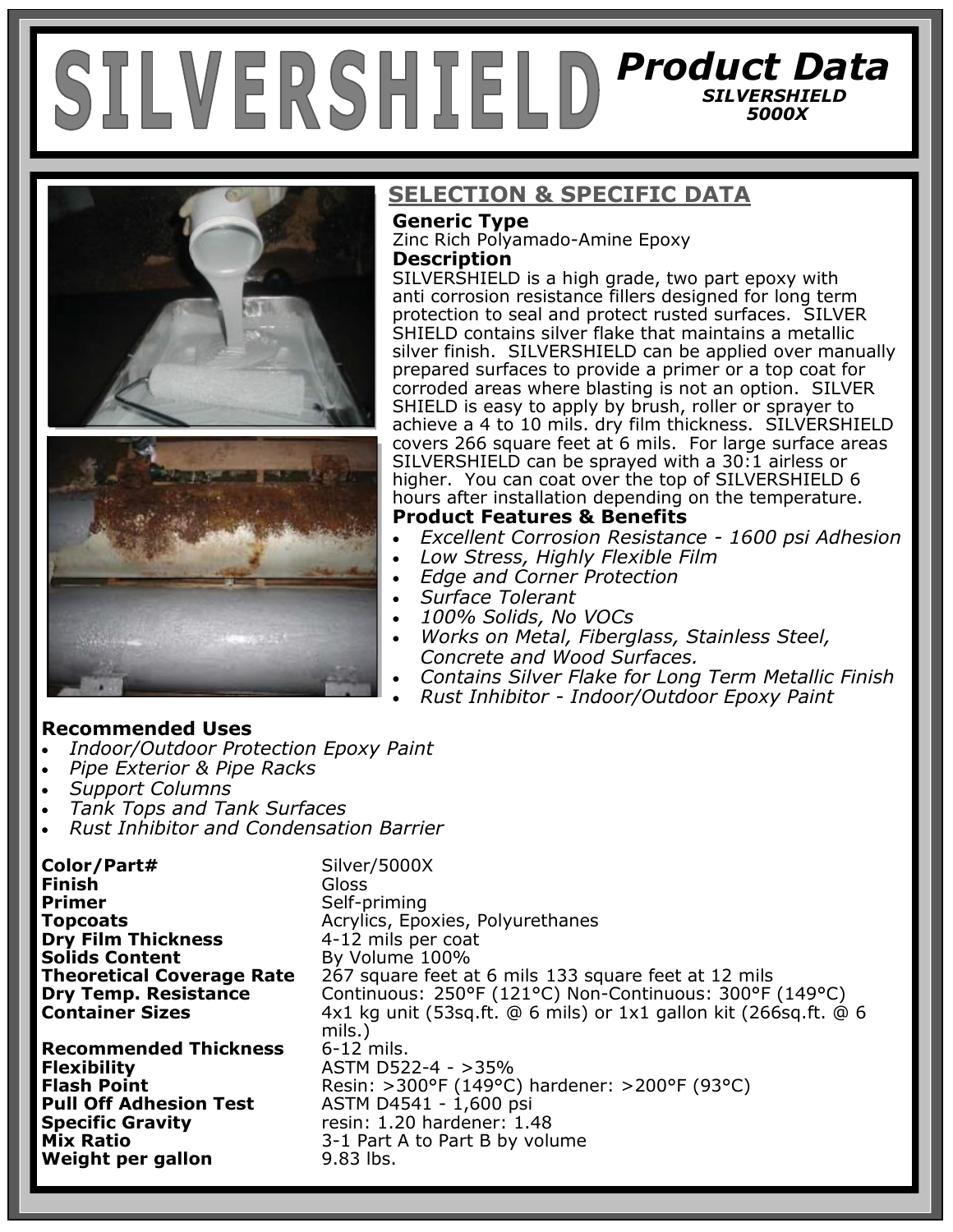## *Product Data SILVERSHIELD 5000X 2.*

## **SERVICE TEMPERATURE**

Dry Service - 250°F (121°C) Spill/Splash - 180°F (82°C) Immersion - \*140°F (60°C)

## **SUBSTRATES & SURFACE PREPARATION**

**General** Clean and dry surface removing dirt, dust, oil and other contaminants. *\* For Previous Painted Surfaces consult Dynesic Technologies.*

## **APPLICATION EQUIPMENT GUIDELINES**

Listed below are general equipment guidelines for the application of this product. Job site conditions may require modifications to these guidelines to achieve the desired results.

#### **Spray Application (General)**

This is a 100% solids coating and may require adjustments in spray techniques. Wet film thickness is easily and quickly achieved. The following spray equipment has been found suitable and is available from manufacturers such as Binks, DeVilbiss and Graco.

**Diameter of Whip:**  $1/4 - 3/8"$  ID

**Length of Whip:** 20 feet

**Power Ratio Pump:** 56:1 or greater

**Static Mixer:** 2 x 1/2" ID x 12" in length behind mixing valve

**Part A Temperature:** 130 – 135°F in reservoir tank

**Part B Temperature:** 90 - 95°F in reservoir tank

### **Airless Spray Single Leg or Hot Pot**

**Pump Size:** 56:1 or greater

**Hose Length/Diameter:** 50 ft x 3/8''

**Whip Length/Diameter:** 10 ft x 1/4''

**Work Life, 4 gallons at 32°C (90°F):** 

**No Thinner:** 25 minutes

**3 – 5% Thinner:** 35 – 40 minutes

*\* Part A resin and Part B hardener should be heated individually to 75 – 85°F before mixing so product will atomize properly in delivering paint to the substrate. Mixed product should be sprayed within 20 minutes after mixing.* 

#### **Brush & Roller (General)**

This material may be applied with brush or roller. Be aware of working life when using brush or roller application.

**Brush** Use a medium bristle brush.

**Roller** Use a short-nap synthetic roller cover with phenolic core.

#### **MIXING & THINNING**

Power mix separately, then combine and power mix. DO NOT MIX PARTIAL KITS. **Thinning** 

**Spray:** Up to 6.5 oz/gal (5%) w/ Acetone or Xylene **Brush:** Up to 16 oz/gal (12%) w/ Acetone or Xylene **Roller:** Up to 16 oz/gal (12%) w/ Acetone or Xylene

#### **Pot Life**

30 minutes at 25°C (77°F)

15 minutes at 33°C (92°F)

*\*Do not keep the blended coating in the original container unless immediate use is planned. Otherwise, exothermic heat created during the curing process will considerably shorten the pot life. Pour the coating into a rolling tray or large aluminum-basting pan. Try to keep the depth of the coating in the tray below 3/8"*